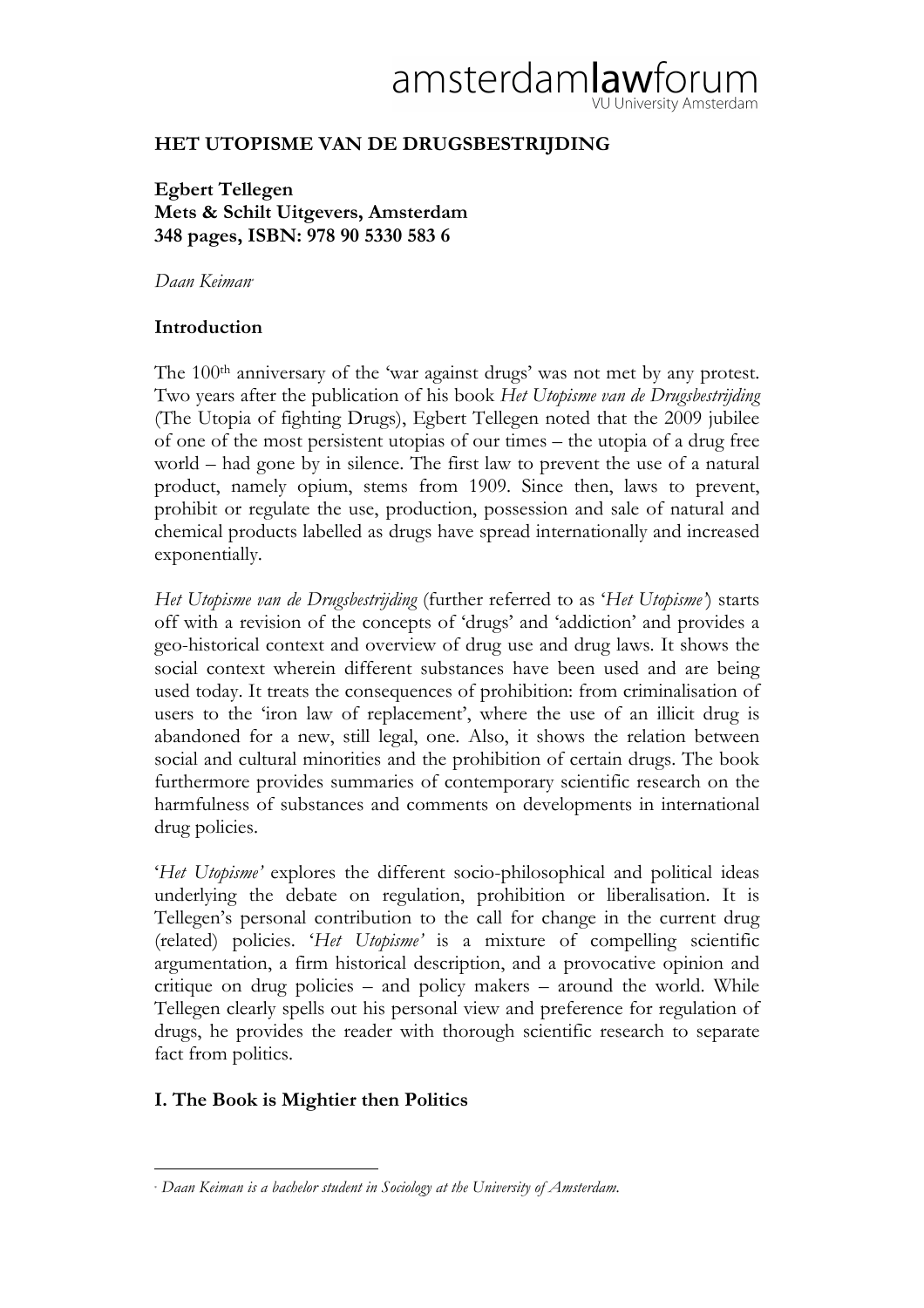"What she hates the most, are all those drug cases". 1 It is the first sentence in the introduction, a quote from the husband of a Dutch judge. She complains about the high number of drug related cases and the consequential pressure on the legal system. Later, an inquiry showed that two third of the members of the Dutch judiciary were pro legalisation of 'soft drugs' and a third was in favour of legalising 'hard drugs'.

After several political debates about *bolletjesslikkers2* had overshadowed the debate on the trafficking of fire arms from the same countries, Tellegen's interest turned into political action by co-writing amendments, propositions for drug laws and advising political parties to take a regulating stand point. When his ideas did not find common ground within the political parties, he decided to write a book. "A book that did not just exist solely (out) of my own firm judgements but [which is] composed of information about the social, historical and geographical context of drug use."<sup>3</sup> An interview with the Dutch newspaper '*De Pers'* revealed more of his personal motivation: "I'm very sensitive to the repression of personal experiences by those in power. The decision to reach a certain state of mind, is one that the individual should make". 4

#### **II. 'A Drug Free World…'**

Tellegen considers a drug free world a utopia. But, what are these drugs? Loosely deconstructing this concept, Tellegen starts off with a social scientific approach. Drugs, especially in the Dutch language, clearly refer to mind and/or body altering substances. In contrary to the English word which can also refer to medicine. What is considered a drug is different for different times and places. Chocolate, sugar, tea and coffee fit the criteria of 'strongly' influencing one's state of mind, body and behaviour. Yet, Tellegen has a more 'common sense' notion of what drugs are, leaving out medicine and the use of drugs to enhance achievements in sports and the liquids "coffee and tea which are used during the writing of this text but are treated very little in it". 5 He roughly distinguishes three categories: narcotics (heroin, morphine), stimulants (speed, cocaine) and mind-expanding substances (LSD, psilocin mushrooms) and notes that multiple drugs don't fit just one category.

Tellegen proposes to stop thinking of drugs in terms of either 'hard drugs' or 'soft drugs'. As he shows in his book, some people can easily control their use of 'hard drugs'; limiting themselves to certain social occasions, setting

<sup>1</sup> E. Tellegen, *Het Utopisme van de Drugsbestrijding*, Amsterdam: Mets & Schilt Uitgevers 2007, p. 9.

<sup>2</sup> People who traffic drugs by ingesting a large number of drugs packed in small balls; ball swallowers.

<sup>3</sup> Tellegen 2007, *supra* note 1, p. 11.

<sup>4</sup> De Pers, 21-01-2008, at: http://www.depers.nl/binnenland/164078/Hulde-aan-decoffeeshop.html.

<sup>5</sup> Tellegen 2007, *supra* note 1, pp. 15-18.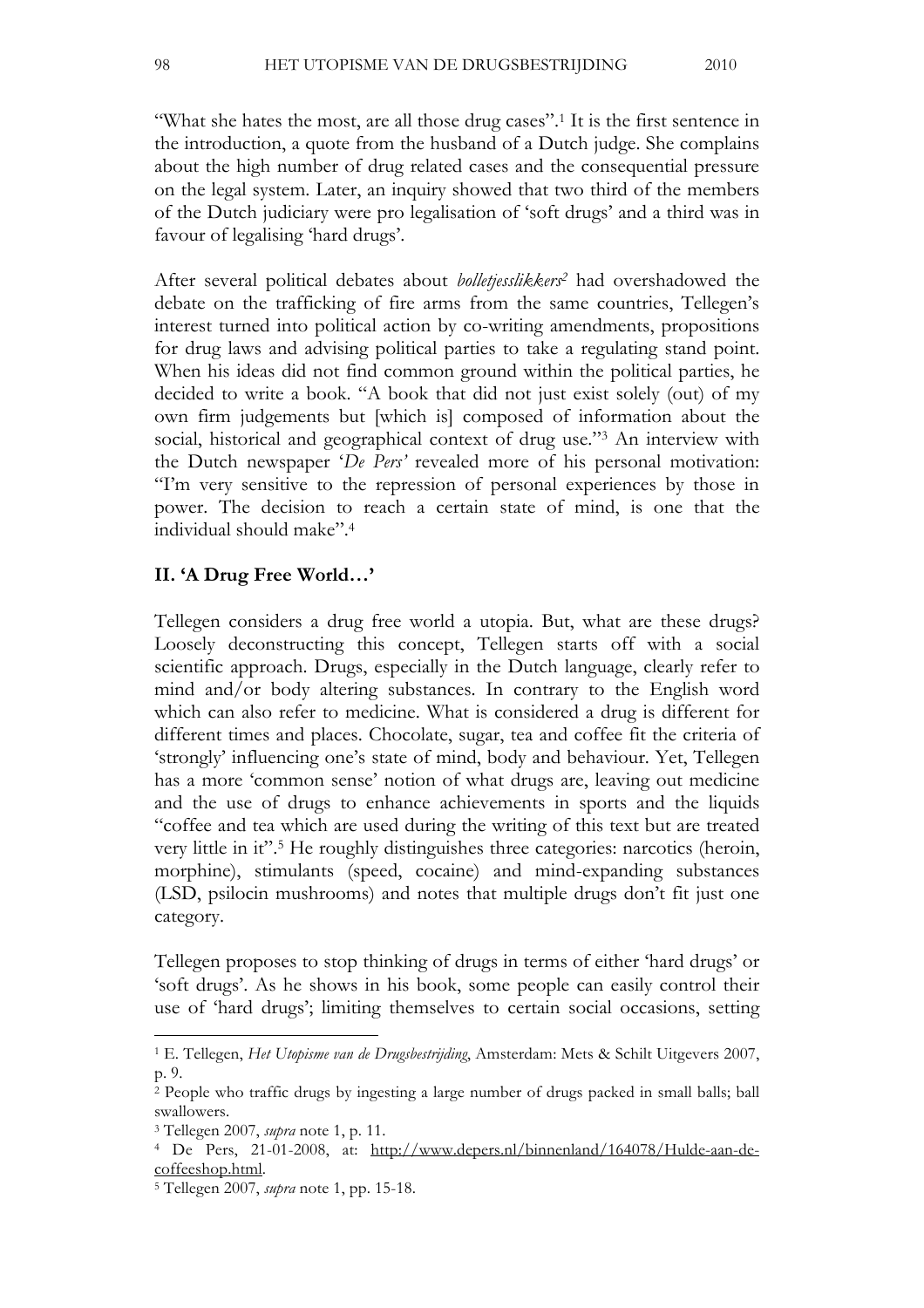maximum amounts, restricting themselves to a time of the day and allowing only for certain ways of ingestion. With other people facing difficulties quitting or limiting their use of 'soft drugs' or socially approved drugs, it becomes clear that pharmacological distinctions do not account for these differences. Thus, he agrees with criminologist Decorte to distinct between 'hard use' and 'soft use' in which behaviour plays a central role, instead of the pharmacological make up of drug.

#### **III. '… with no Addiction and Drug Related Problems…'**

Following this line of thinking, Tellegen also reconsiders the concept of addiction. Here, he draws heavily from the ideas of Peter Cohen. Tellegen examines the development of the concept in 'dominant addiction models' (from a 'moral model' with imprisonment and re-education as treatment to a 'brain disease model' with medication and behavioural therapy as a solution) and also discusses a more sociological explanation.

The theory of 'drug, set and setting', presented by Norman E. Zinberg and Wayne M. Harding, focuses on the way users can control their own drug use. One of the main ideas of this theory is that controlled use of a drug, even when it has the potential to be either addictive or harmful to one's health, is possible without harming oneself. This 'controlled use' can be explained only partially by legal regulations and restrictions. Instead of formal sanctions, Zinberg and Harding focus on the informal system of social sanctioning. This second type of regulation is based upon internalisation of informal social rules. The term 'drug, set and setting' refers to the three dimensions which all play a role in the experience of a drug and the way it is being used. The term drug refers to the pharmacological substance as well as the dose, the way of ingestion and the biological make up of the user himself. However, whether a user becomes addicted and how he experiences the effects of the drug are also subject to his set: the psychological *habitus* with all the expectations, beliefs, prior experiences and personality. The last dimension is that of the social setting or the social context. 6

Tellegen explains the way in which 'rituals' (the way of use) and 'social sanctions' (the circumstances under which the use takes place) can teach people how to behave in a proper way in relation to drugs. These rituals and social sanctions make up the 'setting'. According to this theory, these mechanisms enable users of a certain drug to control their use in such a way that is considered appropriate by their social environment. As drugs are embedded in a social context for a longer period of time, rituals will become stronger and standardised and will thus limit the number of people who encounter problems because of their drug use. But, if there are no rituals and sanctions to support users or if the social context of use widens itself

<sup>6</sup> Tellegen 2007, *supra* note 1, pp. 34 -36; and E,N. Zinberg, *Drug, Set, and Setting*, Yale University 1984.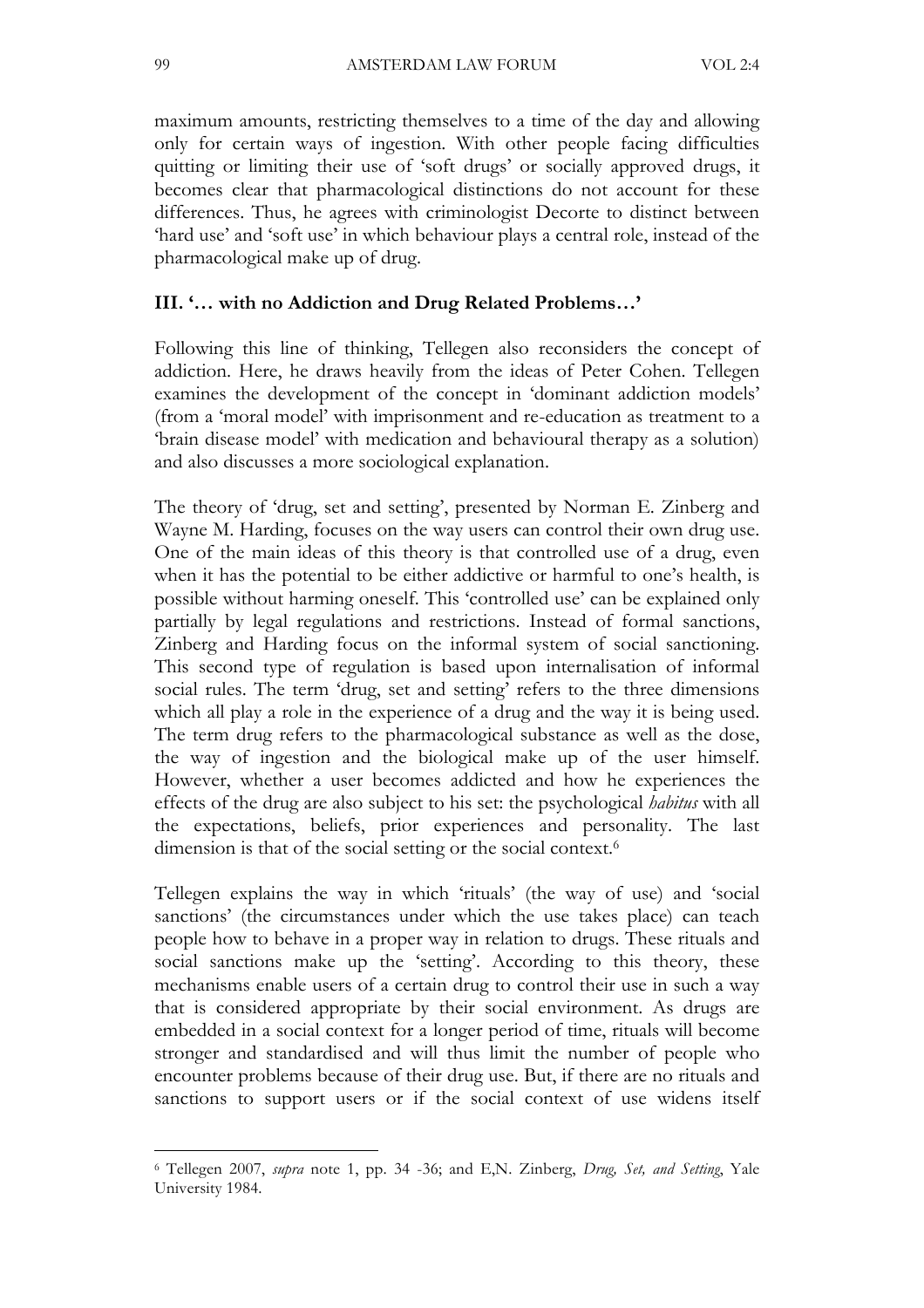100 HET UTOPISME VAN DE DRUGSBESTRIJDING 2010

through popularisation, the influence of these informal rules will weaken with more problems or problematic use as a consequence.

The introduction of a new drug to a social group or individual, like opium in China in the 17th century, alcohol to the Native Americans or psychedelics or marihuana to first time users, can be problematic because of the absence of rituals and social sanctions or the presence of rituals still in the make.

It is assumed that informal rules, when imposed on members of a certain group, can reduce the harm done by drugs. The question is if this mechanism can also work the other way around, thereby  $-$  implicitly  $-$  stimulating harmful use.

Grund pays more attention to the difference between formal and informal rules. He argues that prohibition leads to sub-cultural socialisation, which allows for little possibility for identification models of controlled use to emerge. Yet it does leave space for the development of controlled and natural learning processes. The rituals and informal rules that are created focus on the hiding of one's drug use and the safety of drug transactions. Because of legal restrictions, explicit and rigid – idiosyncratic – group rituals are emphasized and depended on. Legalisation on the other hand, would result in a main current of cultural socialisation and the emergence of identification models of controlled use. However, natural learning processes would become obstructed. Rituals and informal rules would emphasise controlled use, thereby reducing drug related harm. There would be a less explicit ritualisation: rituals would become less important and eventually get replaced by commonly used rules.

The framework provided by Zinberg, Harding and Grund is further developed by Cohen and Decorte. Their research shows that the largest percentage of users is very well capable of controlling their use; in this experiment cocaine. Both Cohen and Decorte denounce repressive drug policies for several reasons. It would enhance criminalisation of both providers and users of cocaine, probably without reducing the actual usage. Another consequence is the possibility of the spread of cocaine of inferior quality because of police confiscation; with possible health risks as a result.

In Tellegen's conception of addiction, physical dependence as well as a pharmacological dimension play a role. However, whether a drug is being abused or used with as little health risks as possible, is not solely explainable by pharmacological factors. Addiction is not an inevitable consequence of drug use and does not limit itself to relations with substances. 7 Citing former

<sup>7</sup> According to this view people can engage in a strong bond with a substance, activity or type of behaviour. Here, Tellegen provides the examples of being addicted to running or eating a lot of sausages. Whether people coin a behaviour addiction is predominantly a moral question, and not so much a neurological one. See P. Cohen, *The Naked Empress.*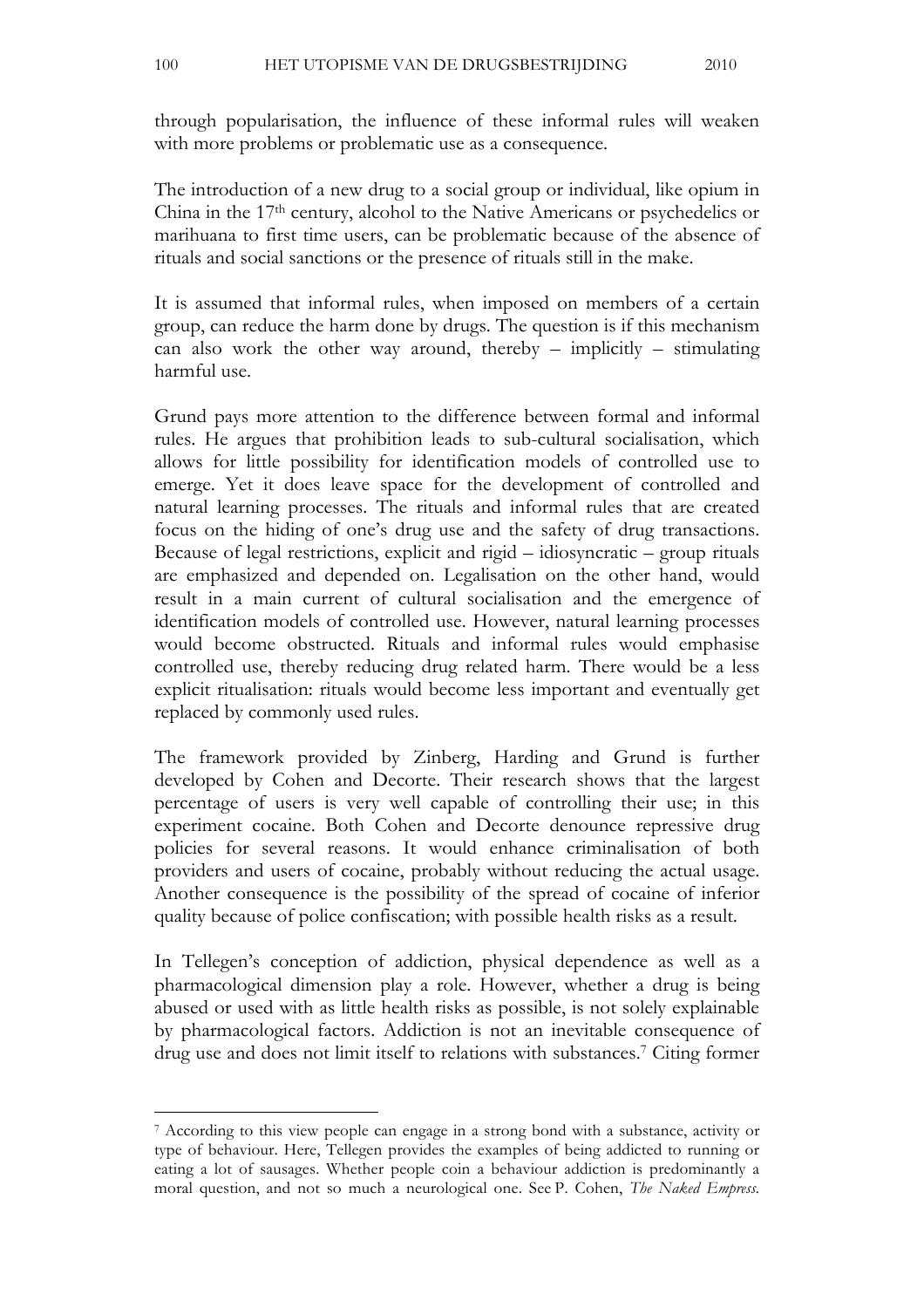US President Jimmy Carter's 1977 Address to the Congress on the decriminalisation of marihuana, Tellegen agrees with the principle that the punishment for possession of a drug should never exceed the harm done by the use of the drug itself. The disturbance of the social life of a drug user might be more a problem of criminalisation than of the use of a drug itself.

### **IV. '… is a Utopia'**

Defining 'utopia', Tellegen compares the Russian utopia of a communist society with the statement of the former United Nations Secretary General Kofi Annan on international drug policies. What is aimed at in both cases is an ideal end state of human society in which previous suffering has been overcome; whether it be capitalism or drugs (dealers, addicts, users?). Although the scope of changes was bigger and more radical with communism than with the ideal of a drug free society, historically the goal of a drug free society is more radical. As people lived in classless societies 12.000 years ago, they did use drugs. A drug free society has never existed.

The second chapter "Geography and History of Drugs" is an enumeration of where certain substances were first used, how they were used and how the specific drugs were treated culturally. By starting with opium, of which the first recordings date back to a Sumerian book written 6000 years ago, it becomes clear that the use of drugs have always had a prominent place within human societies all over the world. Tellegen explains that the term 'drug problem' is – historically – a recent one in contrast to the phenomenon of drug use, which has always been a human – and animal – trait.

The utopian character of the global fight against drugs can be found in the aspired end state. According to Tellegen, the fight against drugs does not solve the several practical problems caused by drug use. It neither influences the actual use of illegal substances, nor the number of casualties caused by drugs. Policymakers around the world are obsessed with the end goal and fail to learn and adjust their policies in the process.

### **V. The First Victim of War is the Truth**

 $\overline{a}$ 

In his comparison to the Soviet state, Tellegen writes about Trofim Denisovitsj Lysenko (1898-1976) who proposed agricultural collectivisation by influencing environmental factors and manipulating genetic properties of plants – without any support by scientific experts – thereby destroying many harvests. Many of the famous genetic engineers of the Soviets were executed. Although drug experts do not get executed, Tellegen continues, policy makers are turning a blind eye to science.

*Modern neuro-science and the concept of addiction*. Presentation at the 12th Platform for Drug Treatment, Mondsee Austria, 21-22 March 2009.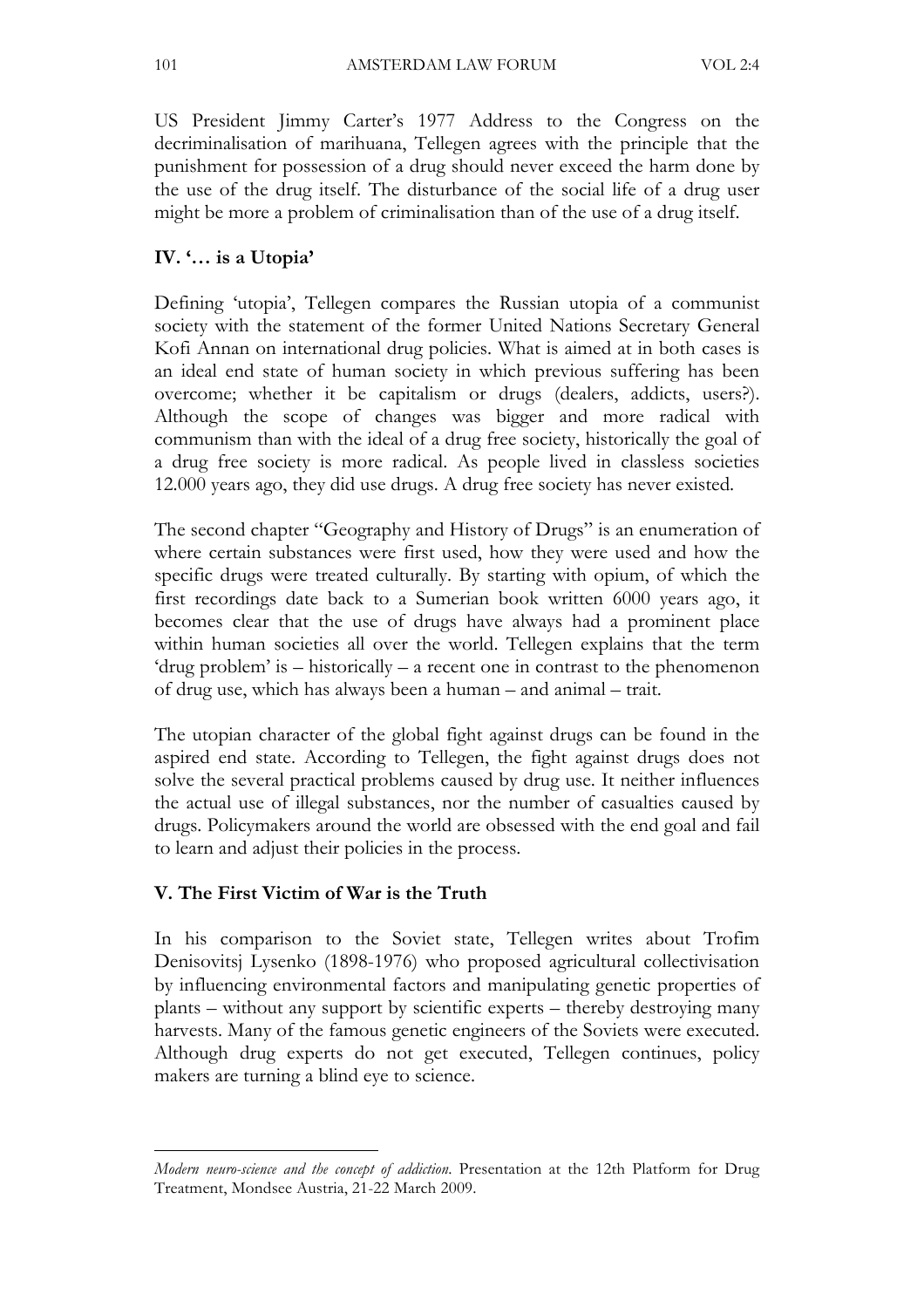A recent English study titled "Development of a rational scale to assess the harm of drugs of potential misuse"<sup>8</sup> rated twenty drugs on basis of three harmful effects of drug use. These harmful effects are: physical damage (acute, chronic and intravenous damage), dependability (intensity of the pleasure, psychological dependence and physical dependence) and social harm (intoxication, social damage and high healthcare costs). On the basis of nine risk criteria based upon these three effects, the researchers assessed the twenty most common drugs and proposed a new tracheotomy: three classes of drugs based on the harm model. They rated alcohol, heroin and cocaine – among others – the highest category; the most harmful drugs. LSD and ecstasy are in the lowest category; the least harmful drugs. Tobacco should be in the middle category.

With regard to these findings, Tellegen asks why it is that drugs like ecstasy and LSD, with very little health risks, are forbidden while alcohol and tobacco are not. The risks of both alcohol and tobacco are considered to cause damage only when used intensively and/or for an extended period of time. On the short term, the tobacco smoker experiences no extraordinary effects. Alcohol dependence and drunkenness are both possible consequences of drinking but certainly not inevitable. It is because of the legal status and the social acceptance of these substances that tobacco and alcohol are considered drugs that allow for controlled use. Controlled use in this case means that one's thinking is not altered – drastically – by the drinking of a few beers or wines or by smoking a cigarette. This is in contrast to hallucinogenic drugs, Tellegen continues, which are used for their mind altering properties. These drugs are forbidden not because of their harmful effects, but because of their effect on the mind.

One of the researchers, David Nutt, was later fired because he claimed that "ecstasy and LSD were less dangerous than **alcohol**".<sup>9</sup> "Nutt had criticised politicians for "distorting" and "devaluing" the research evidence in the debate over illicit drugs."10

# **VI. The Global War**

There are three factors that make the fight against drugs beneficial for governments. Tellegen quotes Harry G. Levine: "fighting drugs gives governments more political and military power; drugs are an ideal subject to attribute different social problems to and the war against drugs is one 'everybody agrees with', it can unite otherwise contradicting political standpoints".

<sup>8</sup> D. Nutt, L.A. King, W. Saulsbury and C. Blakemore, "Development of a rational scale to assess the harm of drugs of potential misuse", *The Lancet* (369, 9566) 2007, p. 1047.

<sup>9</sup> The Guardian, at: http://www.guardian.co.uk/politics/2009/oct/30/drugs-adviserdavid-nutt-sacked, published at 30-10-2009.

<sup>10</sup> *Ibid*.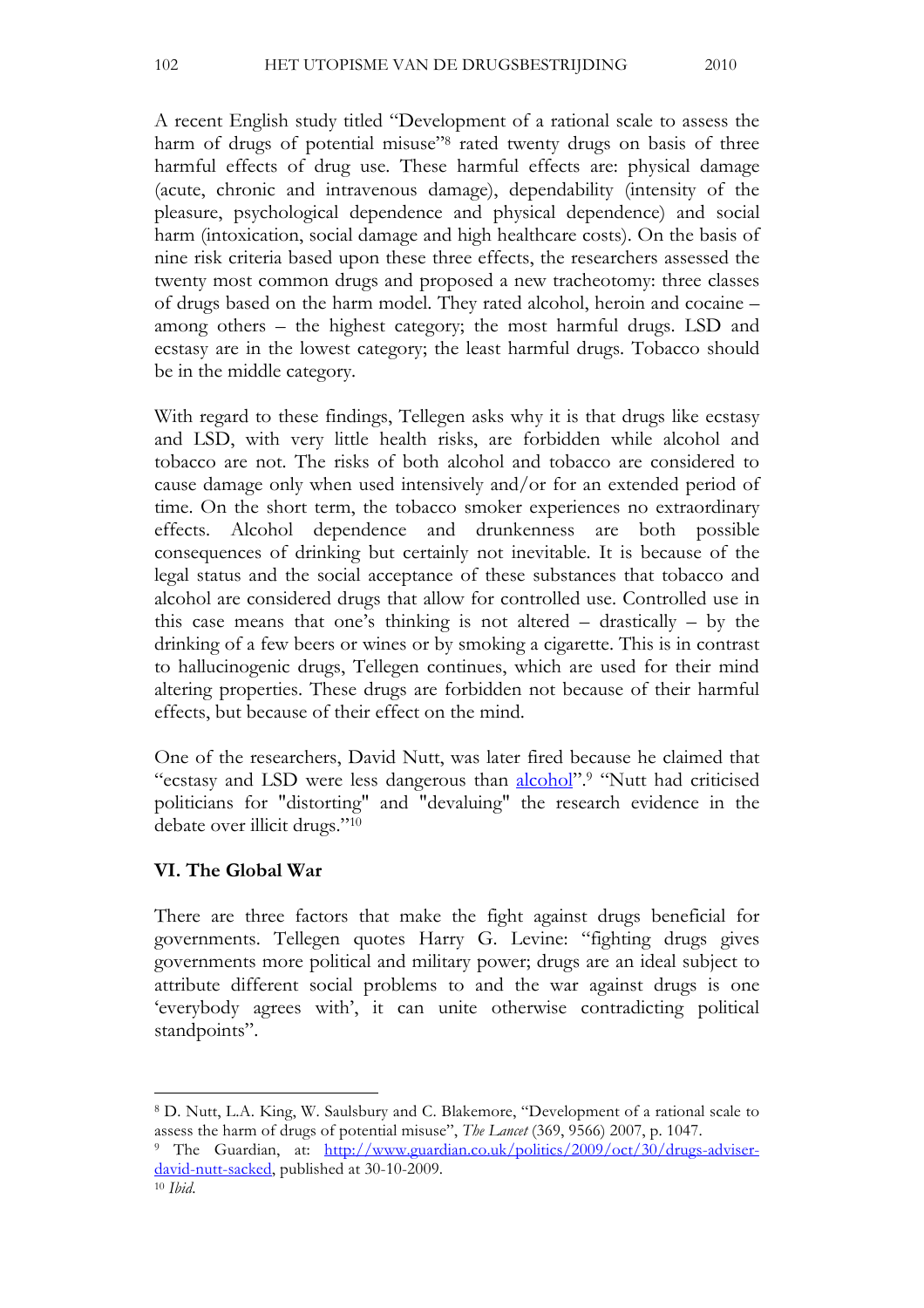In 1909 the first international anti-drug law was created. The opium conference in Shanghai didn't directly lead to a worldwide prohibition of opium. As Tellegen shows throughout his book, drug policies are always subject to – political, social and economical – contradictions. Generally, drugs are forbidden because of their addictive properties and health risks. However, in most cases there are political motivations that stand far from any health issues. Both the Dutch and English governments had a lot to lose with opium prohibitions and a lot to gain with state regulation of the opium trade. The eventual conclusion of the conference was that the use and trade of opium should be reduced as much as possible. The three following conferences in The Hague sparked the debate on the prohibition of opium, morphine and cocaine. Other substances were added to the treaty; the goal of this 'diversion' was to reduce the attention on opium, which was an economically profitable branch of trade for the British government. Italy failed in its attempt to add cannabis to the list of restrictions; on the other hand, Germany – at the time the most important cocaine manufacturer – did not succeed in keeping cocaine off this list.

Starting after the Second World War, the UN took up the international fight on drugs. The United States became the authoritative figure in the 'war on drugs'. All treaties eventually led up to the Singular Treaty of 1961, replacing all previous treaties. In this treaty, supported by 74 states, four categories of drugs are distinguished on the basis of the degree of fighting they require. The US influence on drug policies around the world became even stronger after that treaty. Under US pressure, repressive drug policies have spread throughout the world through bilateral agreements with individual states and through the drug policies of the UN and World Health Organisation (WHO). The Commission on Narcotic Drugs (CND), represented by Harry Anslinger, and the International Narcotic Control Board (INCB) were two of the most important political  $-$  UN  $-$  organisations dealing with drug cases. Often, the CND tried to prohibit drugs on basis of scientific research. However, policy makers were not interested in scientific research if it was not in favour of prohibition. As Anslinger notes: "I made a decision, don't try to confuse me with facts".

The American drug policies can be characterised by a couple of notions. One is that the US drug policies have developed like the movement of a wave. Tolerance and repression vary: the change is subject to political and ideological climate rather than to the measure of harm done by drugs. Another characteristic is that the American drug policies have a strong racial character. Tellegen presents the argument by showing the relation between the prohibition of a certain drug and the use of that drug by a social minority group. Chinese immigrants in the 17th century brought their opium use from China to the US. Among the opium users were both addicts and those who controlled their use and only enjoyed opium on special occasions.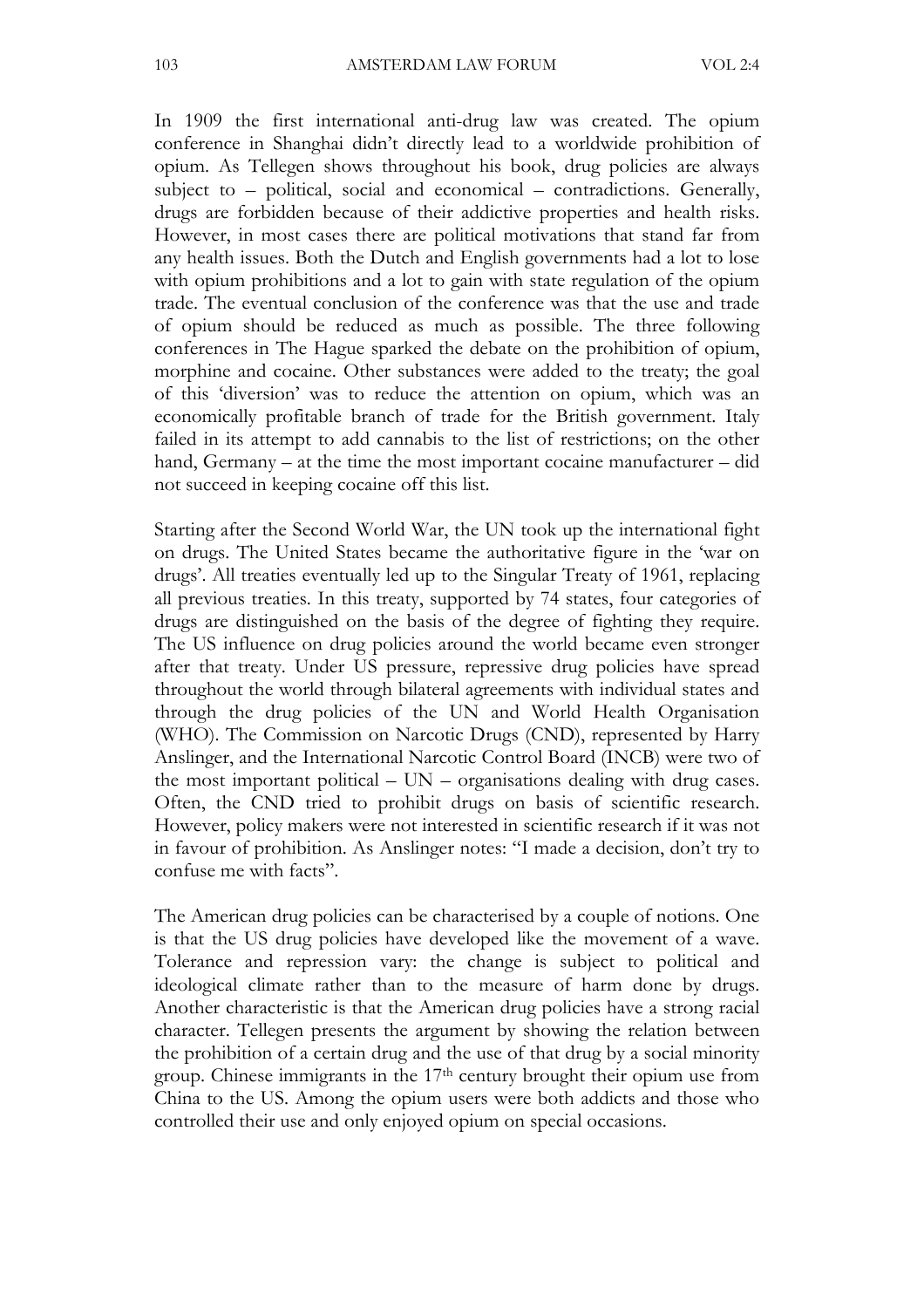After 1875, the concern about the spread of opium increased under the white population. Anti-Chinese sentiments prevented the spread of the, Chinese associated, use of opium under other segments of the population. Different laws obstructed the smoking of opium in 'opium kits'. These laws were a reaction to the anti-Chinese sentiments and the fear of white women being seduced in Chinese opium kits. The main consequence of the measures was a move from using opium in kits to using opium at home or 'out of sight'. Later, without clear arguments, the possession and import of opium became illegal. Similar processes can be observed in marihuana prohibition; a substance used mainly by the black population in the south and by the Mexican population in the southwest. Both minority groups were feared by segments of the white population. The same is true for the use of cocaine by black people throughout the States. The racial character of the fight against drugs changed in the 1960s, when drug use was perceived as a symbol of resistance against the white middle class culture.

In US drug policies there is a lack of distinction between recreational drug use and addictive drug abuse. In America, all people using drugs without prescription are considered a criminal and/or addict. There is also a complete lack of harm reduction policies. The idea is that one should not reduce the harmful effects of an illegal substance, which is not to be used in the first place.

## **VII. Arguments Against the Fighting of Drugs**

Carter's principle – harm done by fighting drugs may never exceed the harm done by the drugs itself – is not the common practice when it comes to fighting drugs. Most policies focus on reducing moral shame instead of reducing health risks. According to Tellegen, a designable society is an impossible ideal. Both human nature and society are filled with disorder and disorderly dynamics. The fear of drugs stems from the fear of irrationality and the loss of control.

Erik van Ree writes, in a Bahktinian manner, about the 'chemical carnival'. On how the use of psychotropic substances can disturb the rational social order; undermining the Enlightenment ideal of the autonomous and ratio guided individual. Each thread to the disturbance of order is controlled as much as possible by different social institutions. Historically, drugs have always been considered subversive products by those in power. They have been frequently associated with minority populations and cultural patterns that should be fought. This way, fighting drugs (as a symbol of resistance) has become a symbol for the puritan protestant wish for a drug free (or disruption free?) society. However, according to Tellegen, repressive drug policies do more harm than the drugs used.

The whole fifth chapter is an enumeration of different arguments against the fighting of drugs: the undermining of the legal order, the violation of national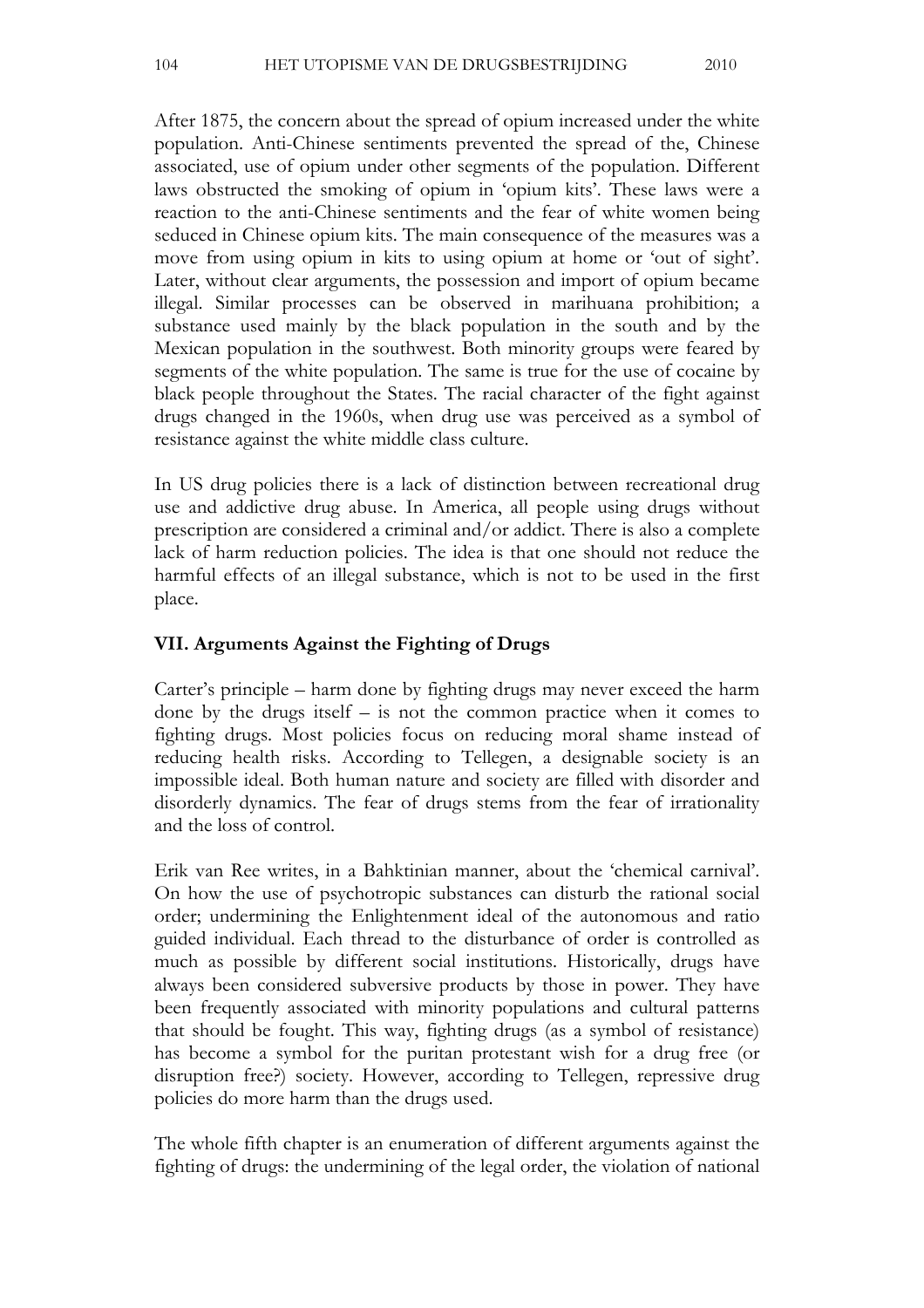sovereignty, the degradation of the freedom of religion, economic irrationality, the harm to public health, the obstruction of self control, and social regulation, causing drug related nuisance and the stigmatisation of drug user and drugs.

Six arguments I found of major importance are firstly, the death and disease caused by the destruction of plants like red poppy and coca. The chemicals used are known to harm both humans and animals. The destruction of plants also leads to the loss of income of farmers. Secondly, Tellegen states the 'iron law' that an illegal substance that is abandoned will be replaced by a new, still legal one. The fight against drugs can thus – unintentionally – cause the use of stronger drugs or drugs of inferior quality. In the case of the Chinese immigrants, many of the opium users switched to the use of morphine and heroin. Those were still legal and cheaper. It also occurred with the drinking of strong liquors during the prohibition of alcohol in America; these were not legal but harder to find and confiscate. A more recent development is the search for still legal research chemicals; the engineering of drugs by manipulating on a molecular level. The problem with these new substances is the lack of knowledge about potential health risks. The fighting of drugs also leads to poor quality controls. Why allow the possibility to check the quality of a drug, if the drug itself is not legal? Thirdly, the fight against drugs leads to victimless crimes. These are the crimes where there are no victims who press charges. Although much of the current drug policies focus on the prosecution of production and trade of drugs, in some countries the actual use of drugs is forbidden. In American publications there is an emphasis on the violation of civil liberties. The prohibition of drugs also creates a tremendous pressure on the legal system; this can lead to the lowering of detention norms and the risk that other crimes receive less attention of the limited police force. Furthermore, there is the danger of obstruction of the preventive effect of individual and social learning processes in drug related behaviour. As Grund, Zinberg and Cohen showed, repressive drug policies forcing users, producers and sellers into illegality leads to a shift in natural learning processes. The use of drugs is not prevented, instead it moves out of – the police's – sight. Also, fighting drugs may enhance the production and trade of drugs by organised crime. Addicted users are forced by circumstantial factors to deal drugs or get money through illegal activity. Lastly, Marginalisation, criminalisation and stigmatisation of drug users and addicts obstructs the help of prevention and health workers. This limits the potential to stop the transmission of sexually transmitted diseases and to help addicts with their drug related problems.

#### **Conclusion**

*"Het Utopisme"* is a welcome view on and critique of drug policies around the world. Tellegen is very clear about his personal view and tends to provide a vast amount of scientific research to back up his claims. In the final chapter he proposes the outlines of a possible regulative policy.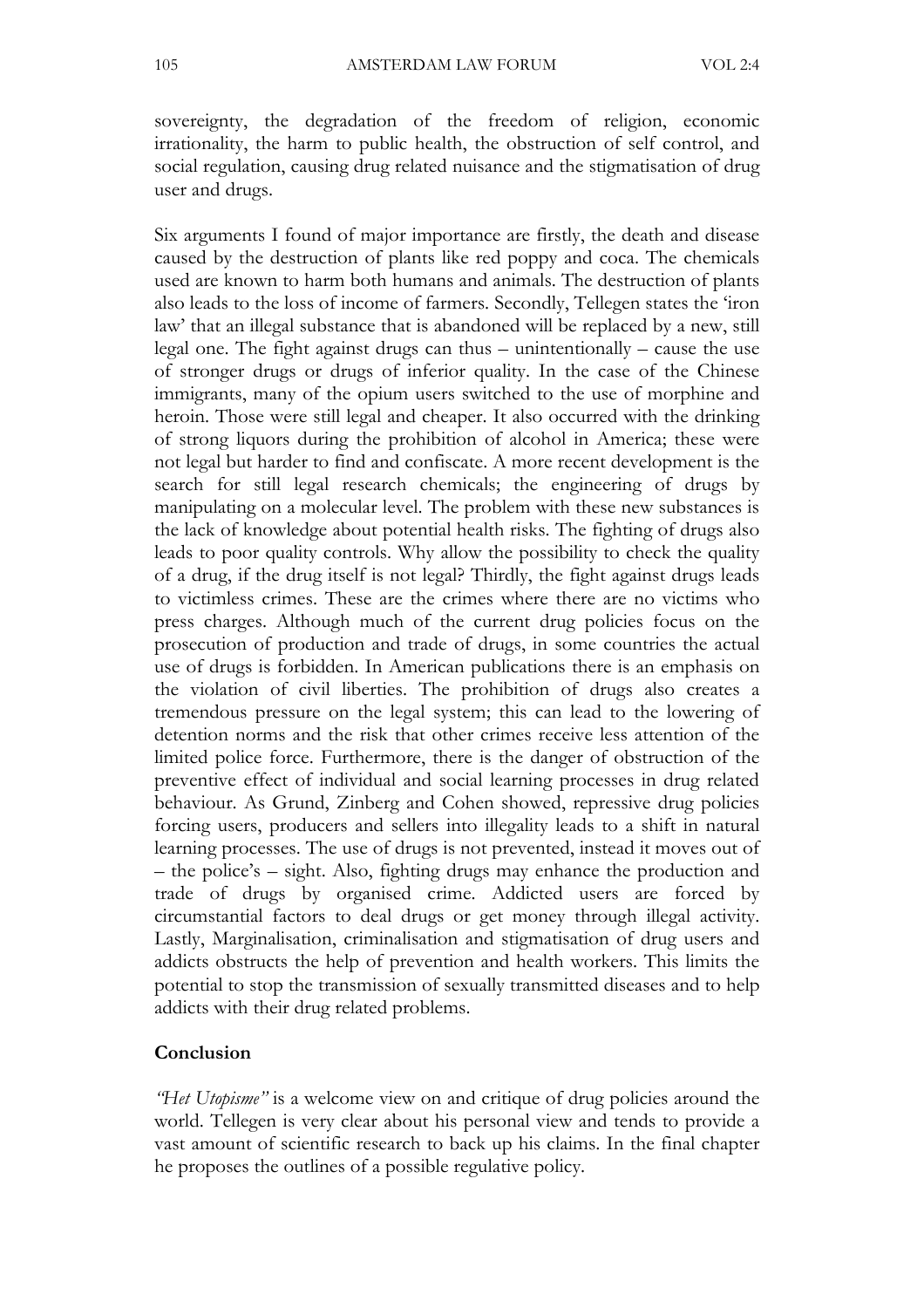No longer should we prohibit drugs with all the negative consequences, but neither should we legalise drugs without any restriction. According to Tellegen, the use of drugs in a relatively safe manner is possible, yet it does carry risks for both the user and the society. When we accept the risks of drug use in the same way we accept the risks of driving a car, we might end the stigmatisation of drugs and its users. With the regulation of drugs we should no longer judge a drug on basis of its immorality but on its risk potential. Scientific research should play a major role in establishing these risks factors but should only *advise* policy makers about possible laws and regulations.

The main point is that healthy adults should be free to take drugs, unless the harm done to the individual is unacceptable or when it could result in harm to others. A political, scientific council should create the criteria upon which the judgement of a drug can be based. If laws are needed to restrict, regulate or reduce the – harm and – use of a drug, Carter's concept of harm should be a leading principle.

Besides the drug policies, education and social learning processes should play a major role in the regulation of drugs. Stimulation of these social formal and informal processes can help (young) people to deal with drugs in a safe way.

However, some questions about the 'iron laws' of prohibition and the processes of social sanctioning still remain and should be subject to further elaboration. For example: what are the legal implications of the law of replacement? Is it a good argument not to prohibit if we know that people will use a different drug and knowing that illegal trade of illegal substances would flourish? And, if ritualised use with a main function of harm reduced usage is possible, should there be laws concerning the use of drugs in the first place? Tellegen provides the example of children learning to behave appropriately with alcohol because of the formal and informal sanctions placed upon the use of the drug in our society. Yet how does the theory of ritualised use account for the problematic relationship some have with a drug, like alcohol, even when the specific drug is socio-historically embedded in a society or sub cultural group?

*"Het Utopisme"* lacks a more fundamental discussion of these legal implications and assumes many problems would disappear or shrink significantly with the introduction of regulative policies. The focus on the enormous list of problems with prohibition and repressive policies leaves little room for a more balanced discussion of the prohibition, regulation or liberalisation debate. A little more attention to opponents and arguments for either prohibition or liberalisation would have been a welcome change. Still, *"Het Utopisme"* is a thorough exploration of drug use, scientific research and negative consequences of the current drug policies. It provides the reader with a lot of arguments and research to assume a position in the drug debate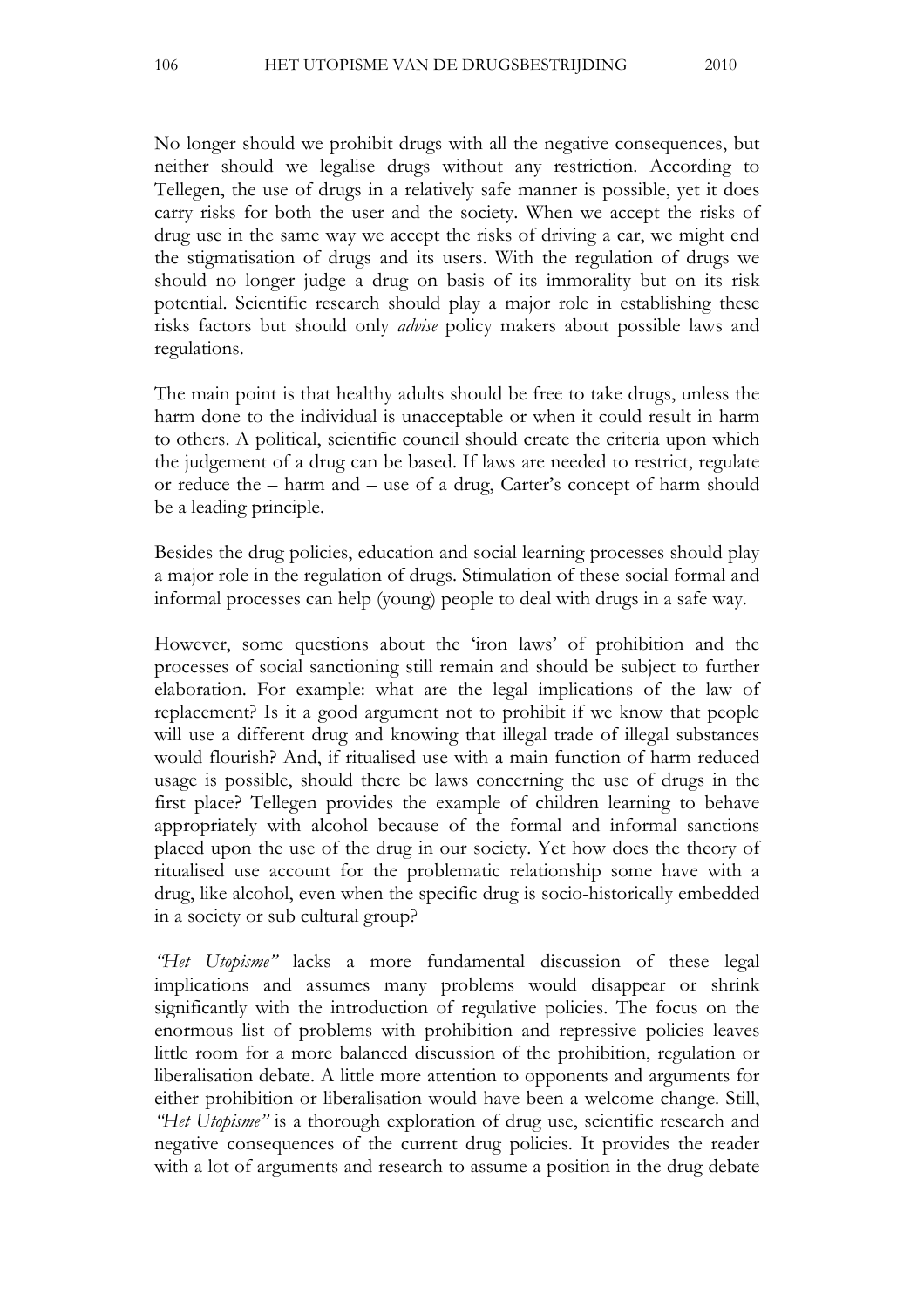at large. Tellegen's book is one compelling argument to change a culture of repression and its matching policies. Even when one is convinced of the need for prohibition, "*Het Utopisme*" shows the many problems we still face before reaching an ideal end state.